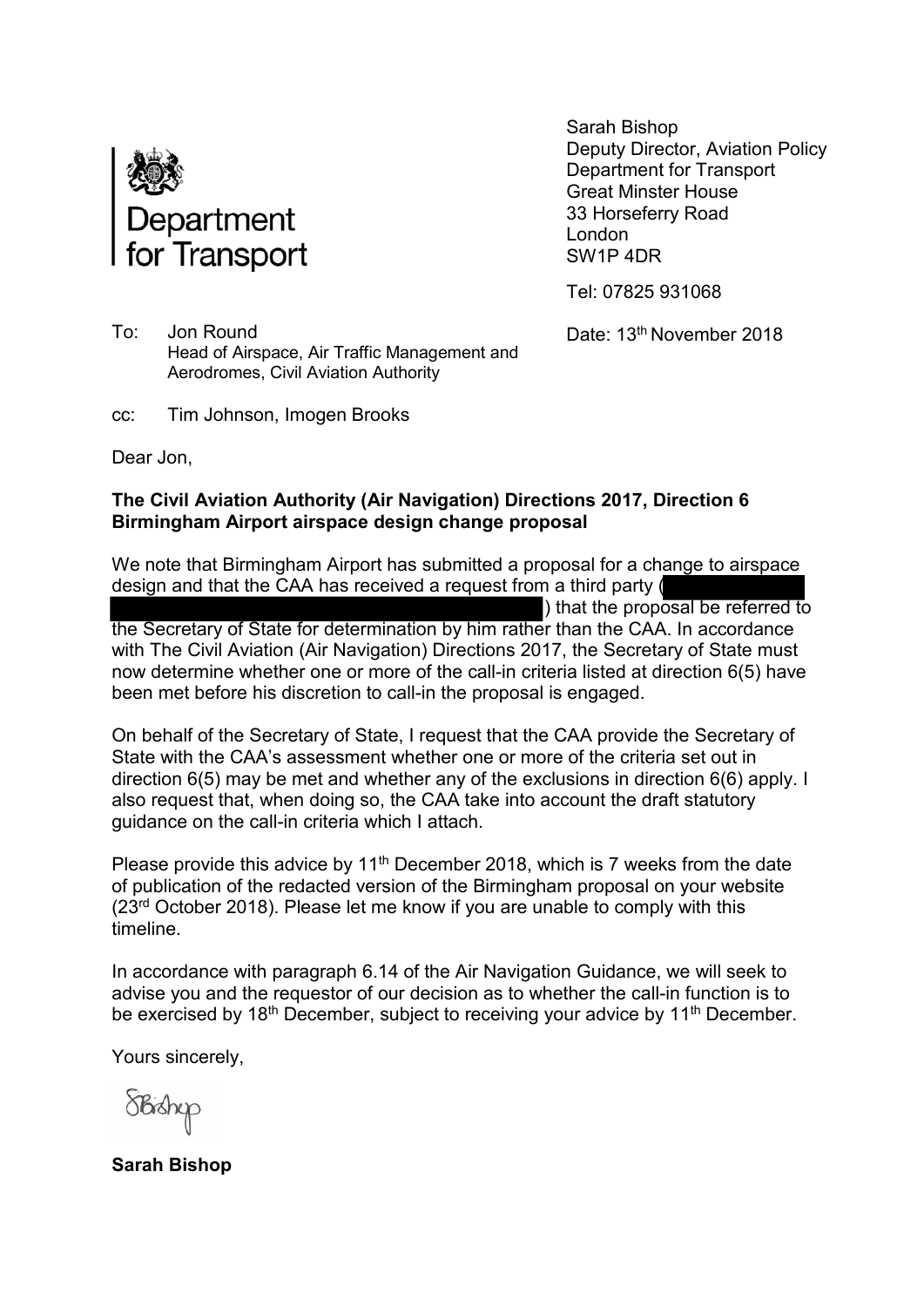

Guidance to the Civil Aviation Authority (CAA) on providing an assessment to the Secretary of State (SofS) as to whether a proposal for a permanent change to airspace design meets one or more of the call-in criteria

## **Introduction**

- 1. This document provides guidance to the CAA on its function to provide an assessment to the SofS as to whether a request for the SofS to call-in a proposal for a permanent change to airspace design meets one or more of the criteria set out in Direction 6(5) of the Air Navigation Directions.<sup>1</sup>
- 2. This document explains how the SofS will apply the call-in criteria and exceptions set out in Direction 6. The decision as to whether the criteria are met, whether the exceptions apply, and whether to exercise any consequential discretion to call-in the proposal remain with the SofS.
- 3. The call-in function is primarily designed to help ensure the delivery of the Government's objectives which otherwise might not be attained without intervention.
- 4. This document will be regularly reviewed by Department for Transport (DfT) officials to ensure it remains up to date with government policy.

## Call-in process

**.** 

- 5. Any party has four weeks from the date an airspace change proposal is submitted to the CAA for a regulatory decision to request that the final decision on the proposal should be made by the SofS rather than the CAA.
- 6. The CAA will have a further three weeks (i.e. seven weeks from the date the proposal was submitted) to assess whether the airspace change proposal meets at least one of the criteria.

<sup>1</sup> The Civil Aviation Authority (Air Navigation) Directions 2017, which came into force on 1 January 2018. The CAA must also have regard to the Air Navigation Guidance 2017, published on 24 October 2017.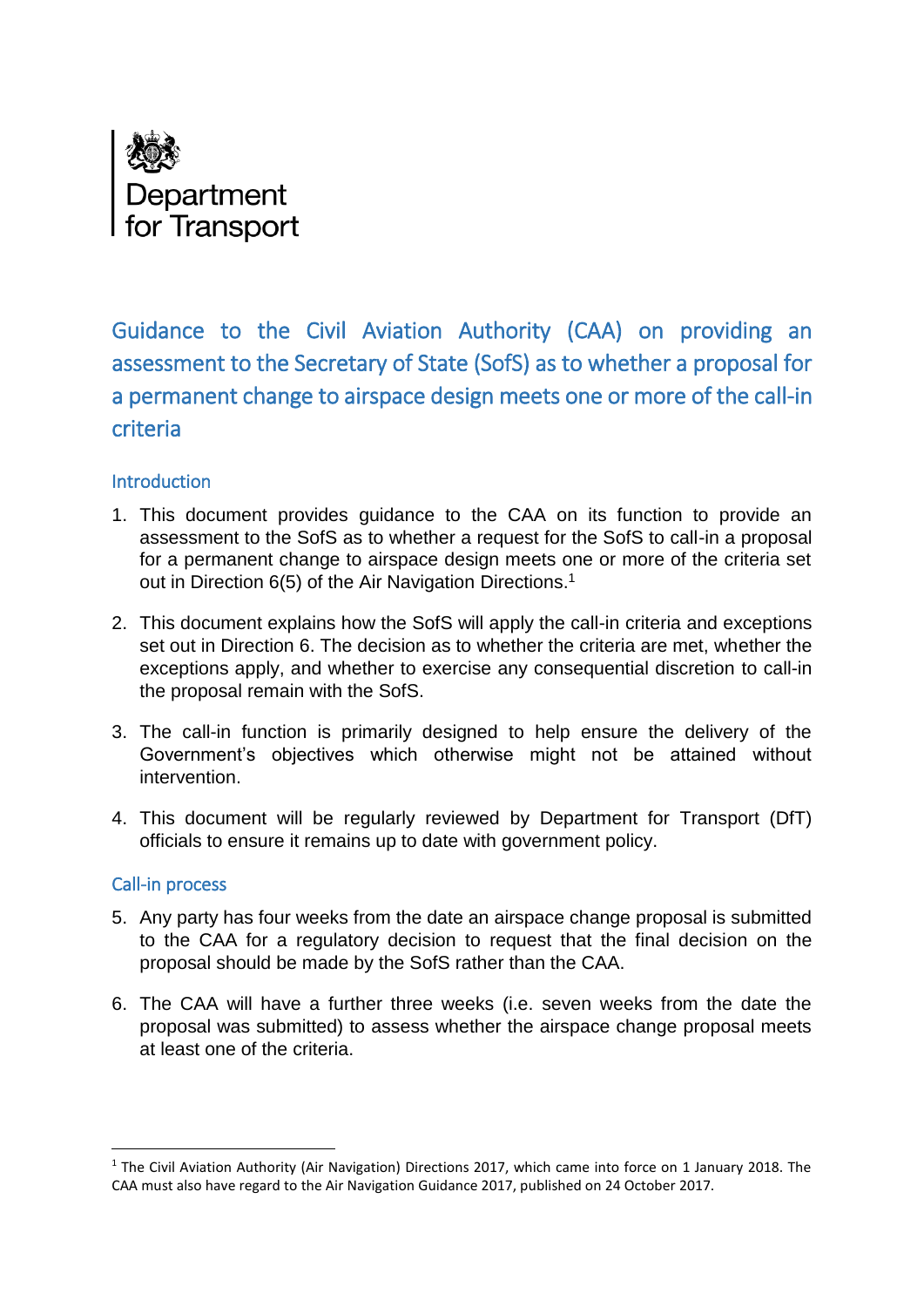- 7. The CAA will then send to DfT officials the airspace change proposal that one or more third parties has requested to be called-in, together with the CAA's assessment as to whether at least one of the call-in criteria is met. The SofS can use this assessment to inform the final decision on whether the proposal is to be called in.
- 8. The CAA should alert DfT officials on all of the following occasions:
	- I. **when it has received an airspace change proposal submitted by a sponsor** – within seven working days of the date the proposal was submitted via an automatic notification to the DfT from the CAA's online airspace change portal;
	- II. **when it has received a request to call-in a given airspace change proposal**  – within seven working days for the first request, with a list of all subsequent requests made within the call-in timeframe to be provided alongside the CAA's assessment against the call-in criteria of that proposal;
- III. **when the CAA has made its assessment against the call-in criteria of a proposal that is the subject of a call-in request** – advising the DfT of the conclusions of that assessment within seven weeks of the date the proposal was submitted.

## Guidance to the CAA on the assessment it should provide to the SofS

9. This document provides guidance to assist the CAA in assessing whether an airspace change proposal meets the call-in criteria. In its assessment, the CAA will set out its view as to whether the proposal meets one or more of the following three criteria.

## Call-in criterion (a) – Strategic national importance

- 10.The proposal would be of strategic national importance if it supports or conflicts with the delivery of national policy to the extent that the approval or rejection of the proposal will impact the **overall** delivery of one or more of the following government policies only:
	- I. **an Airports National Policy Statement (NPS)**, for example, if the CAA considers that a proposed airspace change could prevent the successful delivery of on-going or future airspace changes that could increase future capacity as agreed in that NPS;
	- II. **maintaining UK national security**, for example, a proposal that the CAA has been advised by the Ministry of Defence or another government department might have a national security impact on the operations of a site of critical national infrastructure, such as a nuclear installation or prison;
- III. **the UK's Industrial Strategy as it relates to space ports,** but only where a proposal establishes the airspace needed for operations from the first space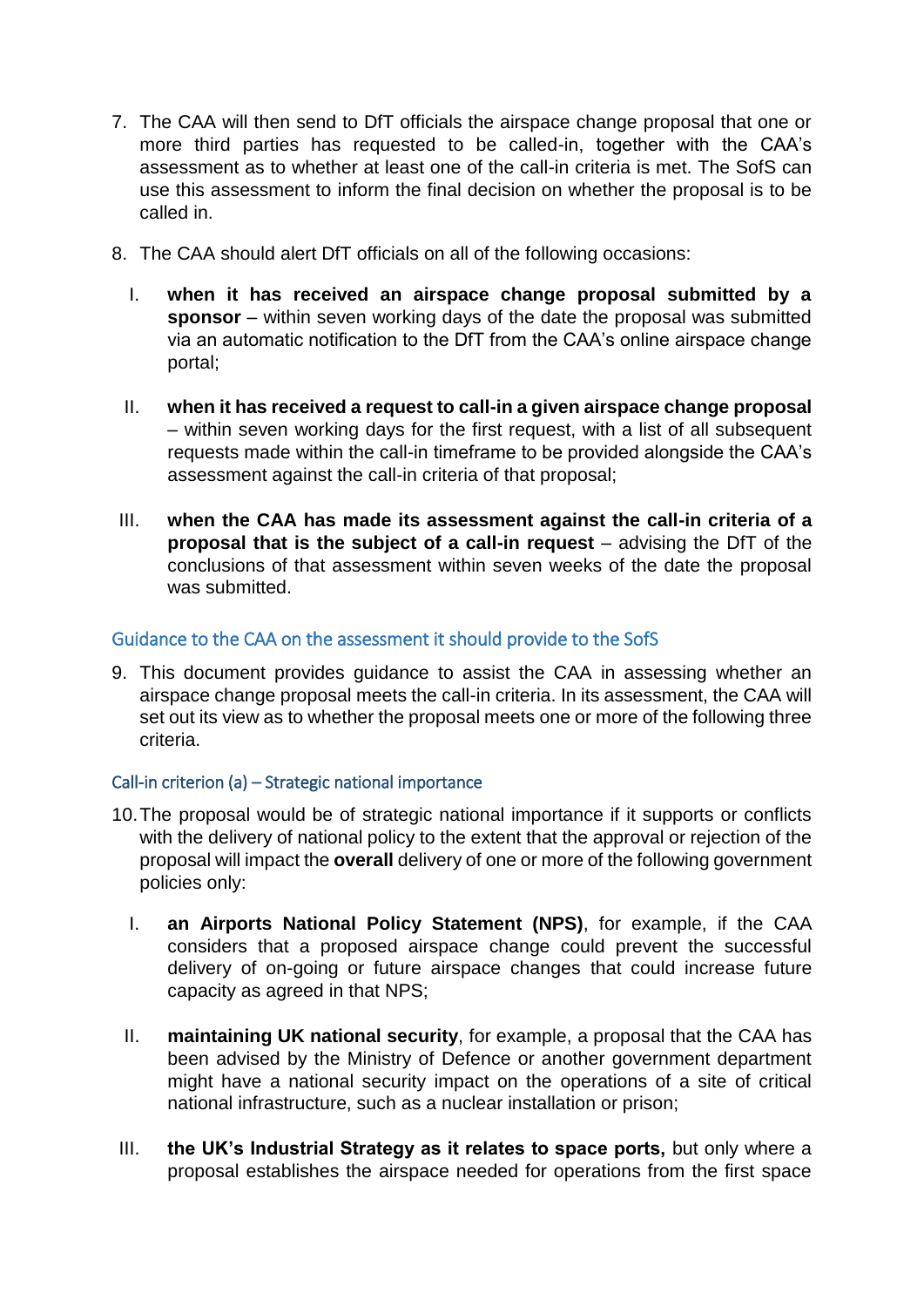ports designed for sub-orbital use and vertical launchers, and which therefore sets the precedent for future design and airspace change decisions;

- IV. **airspace zones specifically linked to the UK policy on the safe use of drones in the UK,** but only in respect of the first proposal to establish the airspace needed for the use of drones commercially (i.e. excluding testing) and which therefore sets the precedent for future design and airspace change decisions.
- 11.The DfT will notify the CAA at the point it no longer needs to take one or more of the bullet points in paragraph 10 into account.

Call-in criterion (b) – Could have a significant impact (positive or negative) on the economic growth of the United Kingdom

12.A proposal would have such an impact if it were directly linked to a plan to increase capacity at an airport or airports by more than 10 million passengers a year. <sup>2</sup> This is the passenger threshold used for an airport to be classed as a Nationally Significant Infrastructure Project.

Call-in criterion (c) – Could both lead to a change in noise distribution resulting in a 10,000 net increase in the number of people subjected to a noise level of at least 54 dB LAeq 16hr and have an identified adverse impact on health and quality of life

- 13.To enable this criterion to be assessed, the CAA must ensure that a sponsor submitting any airspace change proposal to the CAA for a decision includes either (a) an assessment of whether the 54 dB LAeq 16hr test set out in criterion c is met, based on satisfactory noise modelling, or (b) where agreed with the CAA, other satisfactory evidence demonstrating that the anticipated change in noise impacts will not meet this criterion.
- 14.The Air Navigation Guidance 2017 (section 6.7) states that "the CAA must require that the sponsor assesses whether the anticipated noise impact of its proposals will meet the relevant call-in criterion and provide that assessment to the SofS to enable the expected noise impact to be checked and determined by the SofS." This assessment must be made for all proposals submitted to the CAA for decision after 1 January 2018<sup>3</sup>, including those that are being considered under CAP 725 and against the Air Navigation Guidance 2014.
- 15.This criterion<sup>4</sup> concerns proposals that have both "a change in noise distribution …**and**….an identified adverse impact on health and quality of life". For the purposes of this assessment, the CAA should consider whether any proposal leading to the specified change in noise distribution in criterion (c) will consequently have "an identified adverse impact on health and quality of life" and therefore will meet this criterion.

**.** 

<sup>&</sup>lt;sup>2</sup> This will only apply where the SofS has not already reviewed the change through a planning procedure, as per exception II(a)

 $3$  Direction  $6(6)(d)$ 

<sup>4</sup> Direction 6(5)(c)